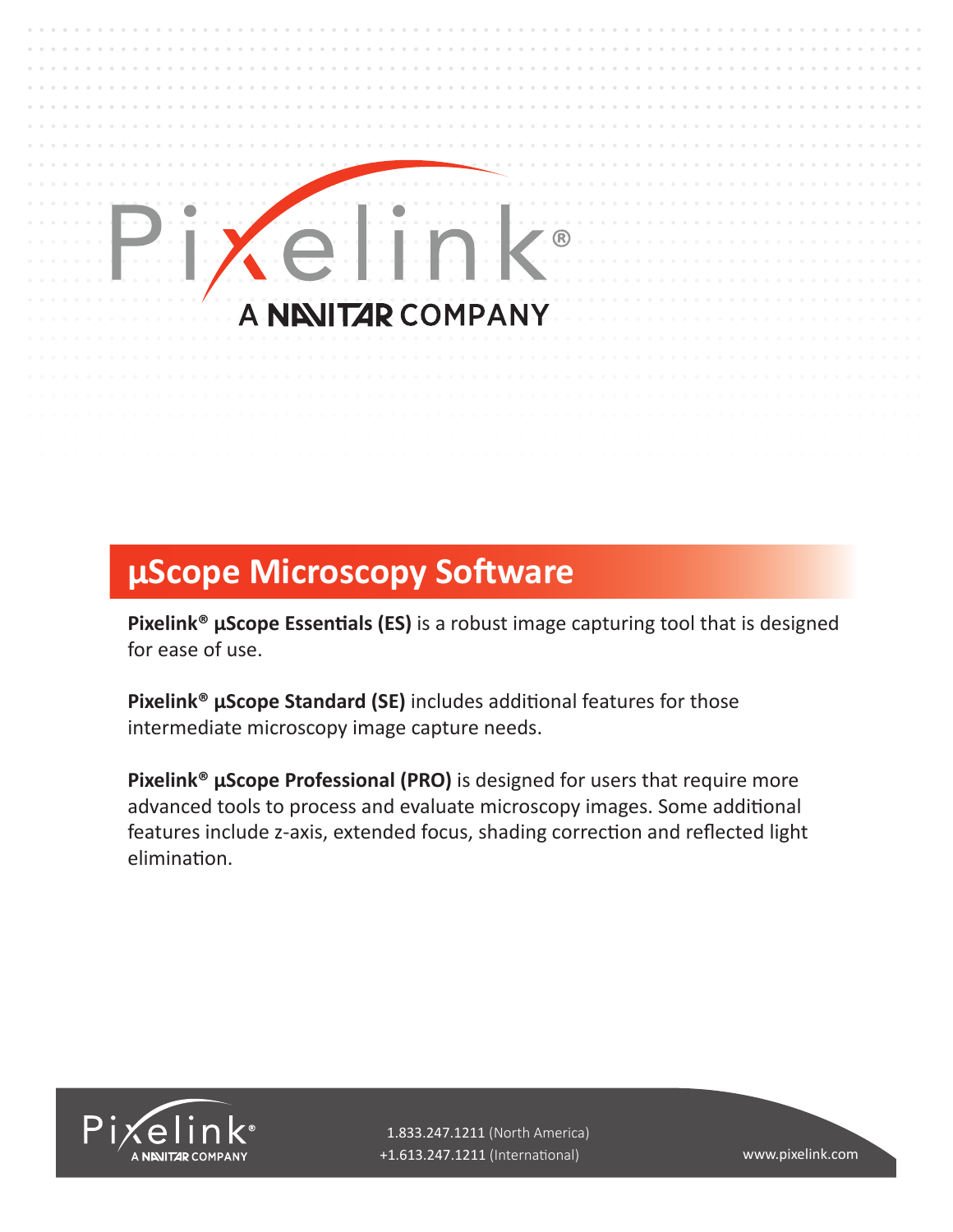## **Functionality Explained**

**Live Measurement and Overlay Settings:** Measurements can be taken on a live preview image with crosshair orgrid masks. Calibration markers (or scale bars) can be placed on the livepreview images or automatically added to each image as they are captured.

**Calibration (Auto or Manual):** Before accurate measurments can be taken, an auto or semiauto calibration needs to be performed based on pixels-per-unit. Manual calibrations can be performed, saved and later referenced from a drop down menu. Password protection of the calibration files ensures their integrety for later use. Passwords can be utilized in the calibration menu or with the camera resolution option.

**Time Lapse Capture:** The time lapse capture feature creates a video from a sequence of still images. Images can be imported from TIF, BMP and JPG file formats. Videos can be exported as AVI, MPG, MPEG and MOV file formats.

**Export to Excel®:** Images, measurements, calibrations, annotations, statistics and charts can all be exported in Excel format for later review.

**Manual Measurement Tools:** Distance, area and angles can all be measured with the measurment tools. The tools detect the objects edge allowing for more accurate measurment between objects. The measurment tools include a 3-point circle tool and an NPoint circle tool. A separate window with a closup view allows for precise selection of measurment points.Measurement data can be captured and exported to Excel for further review.

**Line Profiling:** Single, multiple, parallel and polyline commands provide Gray/Red/Green/Blue intensity values for specific lines within an image. The profile data of each pixel on the line can be exported to Microsoft® Excel.

**Image Processing:** Brightness, contrast, gamma, background subtraction, histogram, clone, crop, ROI, resize, rotate, split and image mode can all be adjusted manually. Images can be viewed in Grayscale, RGB, HSB, YUV Pseudo, 8bit and 16bit color modes. Filters asist with enhancement and morphology.

**Manual Measurements:** It is possible to measure distance, point count, straight lines, circles by radius, circles by N points, circles by diameter, circles by 3 points, rectangles, polygons, polylines, splice lines from a common point or determine the angle between 2 lines.

**Annotations:** Include lines, arrows, polylines, splines, rectangles, ellipses and text.

**Image Editing Functions:** Undo, redo, copy, paste, paste new, delete, delete all, annotate and image information.

**Region of Interest (ROI):** Locations can be highlighted using rectangles, circles, ellipses, polylines or splines. Once the ROI is saved it can be used to reference the same location on different images.

**Image Viewing:** Images can be viewed up to a 1,600% magnification, zoomed out or fit to window, which allows for accurate edge detection. All open images can be viewed simultaniously to better establish context.

**Save Options:** Saving the project in .img format allows for future editing of text, images and measurment data. Final renderings can be saved as JPG, JPEG, TIF, TIFF, BMP, GIF, PCX, TGA, MPG, MPEG, AVI, MOV, IMG, RPT and TXT file formats.

**Window View:** Your samples can be viewed in the following views; Split Horizontal, Split Vertical, Cascade, Tile Horizontal, Tile Vertical, Arrange Icons, Dynamic User Interface (UI), Classic or Modern.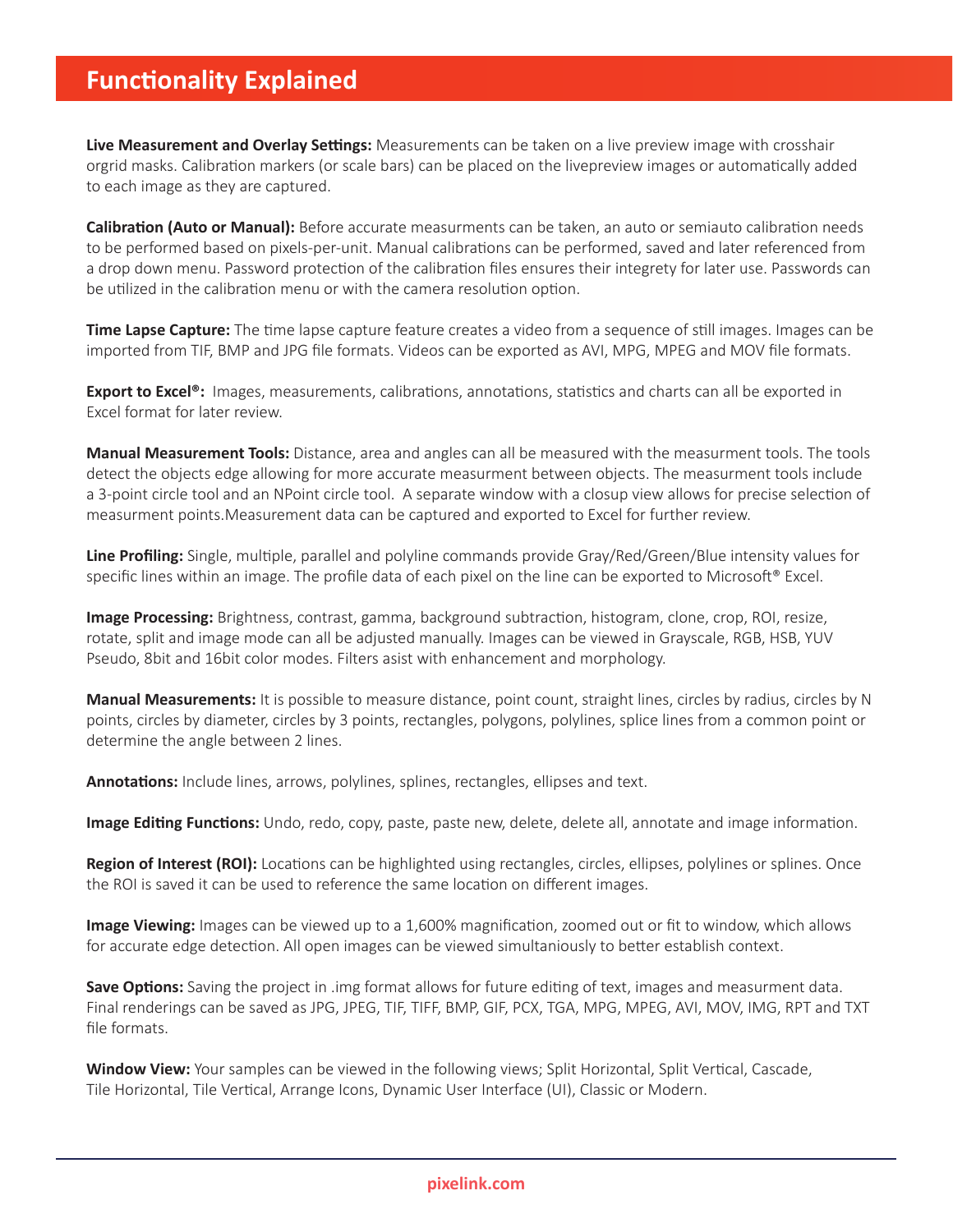**Time Lapse Sequence Control:** When it is necessary to the progression of a sample over time, a video can be created from a series of still images. The resulting clip can be shown in forward, reverse or even split screen. The video can be saved in MPG, AVI or MOV formats.

**Z-Axis Extended and Focus Imaging (EFI):** When viewing a sample under higher magnification it often becomes difficult to focus on elements at various depths. This is even more pronounced with a stereo microscope, where the view is from an angle. To achieve a clear image that incorporates the z-axis, images with different focus depths can be combined, allowing all elements to be viewed in focus at the same time. This composite can be created manually or automatically and trace composites are eliminated.

**3D Visualization:** The 3D visualization feature takes a flat image and creates a 3D rendering based on variations in intensity. Adjusting the z-axis setting makes it possible to adjust the 3D effect. Rotating the sample 360° on all three axis, makes it possible to view it from any perspective. The image or a wireframe view can be saved in JPG, GIF and BMP

file formats.

**Image Stitching:** When higher magnification is used the field of view often limits how much of a sample can be captured in one image. The image stitching function allows you to combine the individual tiles into on seamless, composite image. Brightness variations between slidews is automatically corrected.

**Live Image Comparison:** QA testing and go/no-go inspections can be quickly performed by comparing the live preview and stored images. This is helpful when performing size verifications.

**Combine Image Planes:** Fluorescence images and monochrome images can be merged into a single RGB composite.

**Shading Correction:** Images captured at low magnification often have a background shading near the edges. This shading can be removed with the shading correction function. Capturing an image without elements allows for the shading to be removed without affecting the color of the elemnts being viewed.

**Report Generator:** Create reports for inserted image data and other OLE Objects.

**Fast and Perfect Focus Enhancement:** Fast Focus Enhancement allows you to combine individual unfocused images into a single, in-focus composite image. Before you perform this command you need to select (enumerate) the unfocused images in the Context window. Perfect Focus Enhancement is used in the same way but will provide a better quality image, showing more detail.

**Live Focus Enhancement:** Live focus enhancement allows users to adjust focal depth or take measurments in a preview window without having to capture an image. Changes can be made while focused in on different target locations.